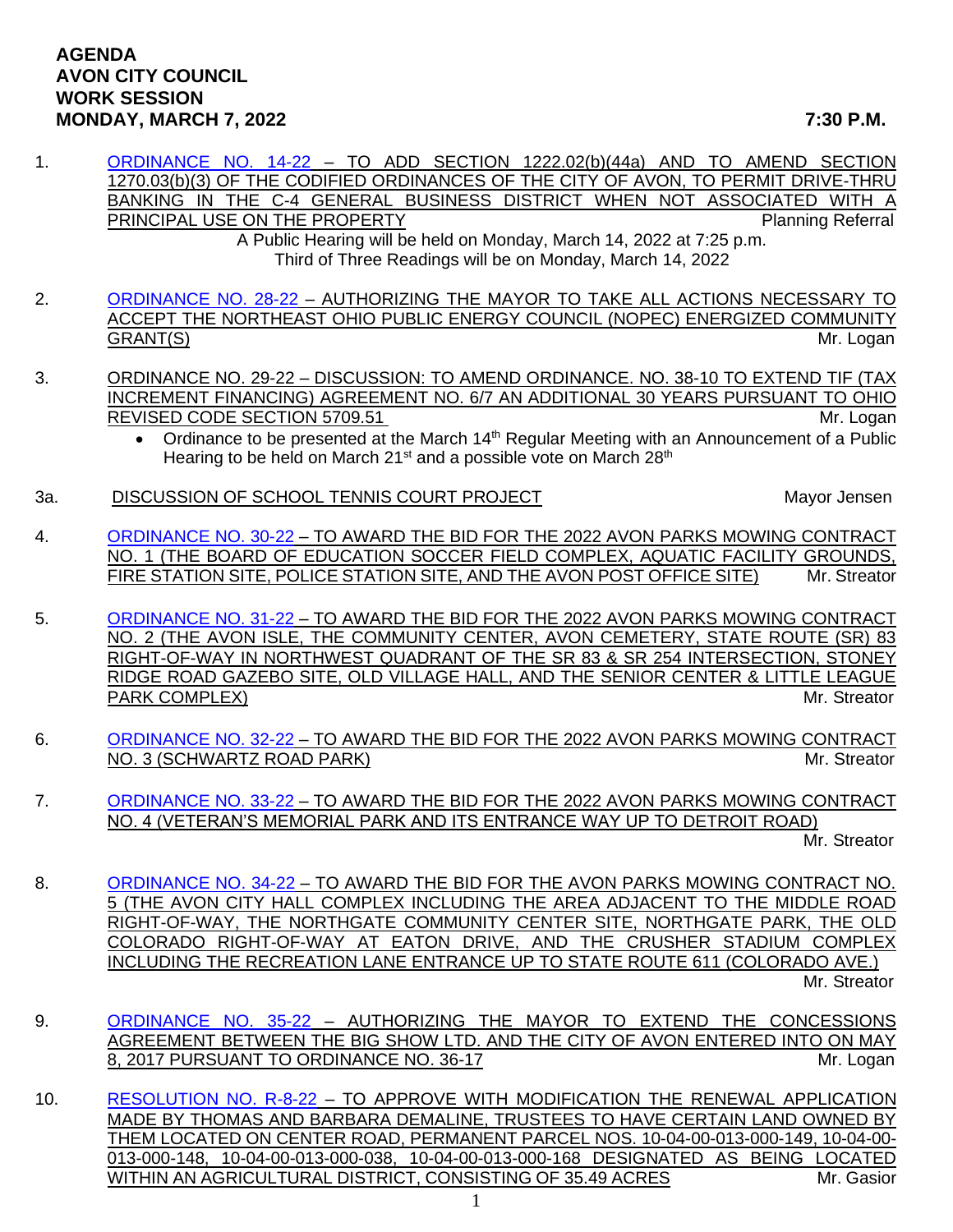A Public Hearing will be held on Monday, March 14, 2022 at 7:20 p.m.

- 11. [RESOLUTION NO. R-9-22](https://www.cityofavon.com/DocumentCenter/View/7663/Resolution-No-R-9-22-Demaline-Barbara---Agr-Dist) TO APPROVE WITH MODIFICATION THE RENEWAL APPLICATION MADE BY BARBARA J. DEMALINE TO HAVE CERTAIN LAND OWNED BY HER LOCATED ON STONEY RIDGE ROAD, PERMANENT PARCEL NO. 10-04-00-012-103-122, DESIGNATED AS BEING LOCATED WITHIN AN AGRICULTURAL DISTRICT, CONSISTING OF 27.14 ACRES Mr. Gasior A Public Hearing will be held on Monday, March 14, 2022 at 7:15 p.m.
- 12. [RESOLUTION NO. R-10-22](https://www.cityofavon.com/DocumentCenter/View/7664/Resolution-No-R-10-22-Demaline-Lester-Marilyn---Agr-Dist) TO APPROVE WITH MODIFICATION THE RENEWAL APPLICATION MADE BY LESTER AND MARILYN DEMALINE, TRUSTEES TO HAVE CERTAIN LAND OWNED BY THEM LOCATED ON CENTER ROAD, PERMANENT PARCEL NOS. 10-04-00-013-000-076, 10-04-00- 013-000-147, 10-04-00-013-000-191, AND 10-04-00-013-000-036 DESIGNATED AS BEING LOCATED WITHIN AN AGRICULTURAL DISTRICT, CONSISTING OF 39.01 ACRES MITHING AND Mr. Gasior A Public Hearing will be held on Monday, March 14, 2022 at 7:10 p.m.
- 13. [RESOLUTION NO. R-11-22](https://www.cityofavon.com/DocumentCenter/View/7665/Resolution-No-R-11-22---Jaycox-South-Resurfacing-Bid-Leg) TO ADVERTISE FOR BIDS FOR THE JAYCOX ROAD SOUTH PAVEMENT RESURFACNG PROJECT NATURAl CONTROL COMMINS AND MY. Cummins
- 14. [RESOLUTION NO. R-12-22](https://www.cityofavon.com/DocumentCenter/View/7666/Resolution-No-R-12-22---Shakespeare-Resurfacing-Bid-Leg) TO ADVERTISE FOR BIDS FOR THE SHAKESPEARE LANE PAVEMENT RESURFACING PROJECT **And a struck of the set of the set of the set of the set of the set of the set of the set of the set of the set of the set of the set of the set of the set of the set of the set of the set of the set o**
- 15. [RESOLUTION NO. R-13-22](https://www.cityofavon.com/DocumentCenter/View/7667/Resolution-No-R-13-22---North-Eaton-Shakespeare-San-Sewer-Relining-Bid) TO ADVERTISE FOR BIDS FOR THE NORTH EATON DRIVE AND SHAKESPEARE LANE SEWER REHABILITATION PROJECT **All and the Cummins** Mr. Cummins
- 16. REPORTS AND COMMENTS

MAYOR JENSEN

COUNCIL MEMBERS:

MRS. DEMALINE, WARD 1

MRS. HOLTZMEIER, AT LARGE

MR. MCBRIDE, WARD 2

MR. MOORE, WARD 3

- MR. RADCLIFFE, WARD 4
- MR. WITHERSPOON, AT LARGE
- MR. FISCHER, AT LARGE

## DIRECTORS/ADMINISTRATION:

- MR. CUMMINS, CITY ENGINEER
- MS. FECHTER, ECONOMIC DEVELOPMENT/PLANNING COORDINATOR
- MR. GASIOR, LAW DIRECTOR
- MR. LOGAN, FINANCE DIRECTOR
- MR. STREATOR, SAFETY/PUBLIC SERVICE DIRECTOR

AUDIENCE: